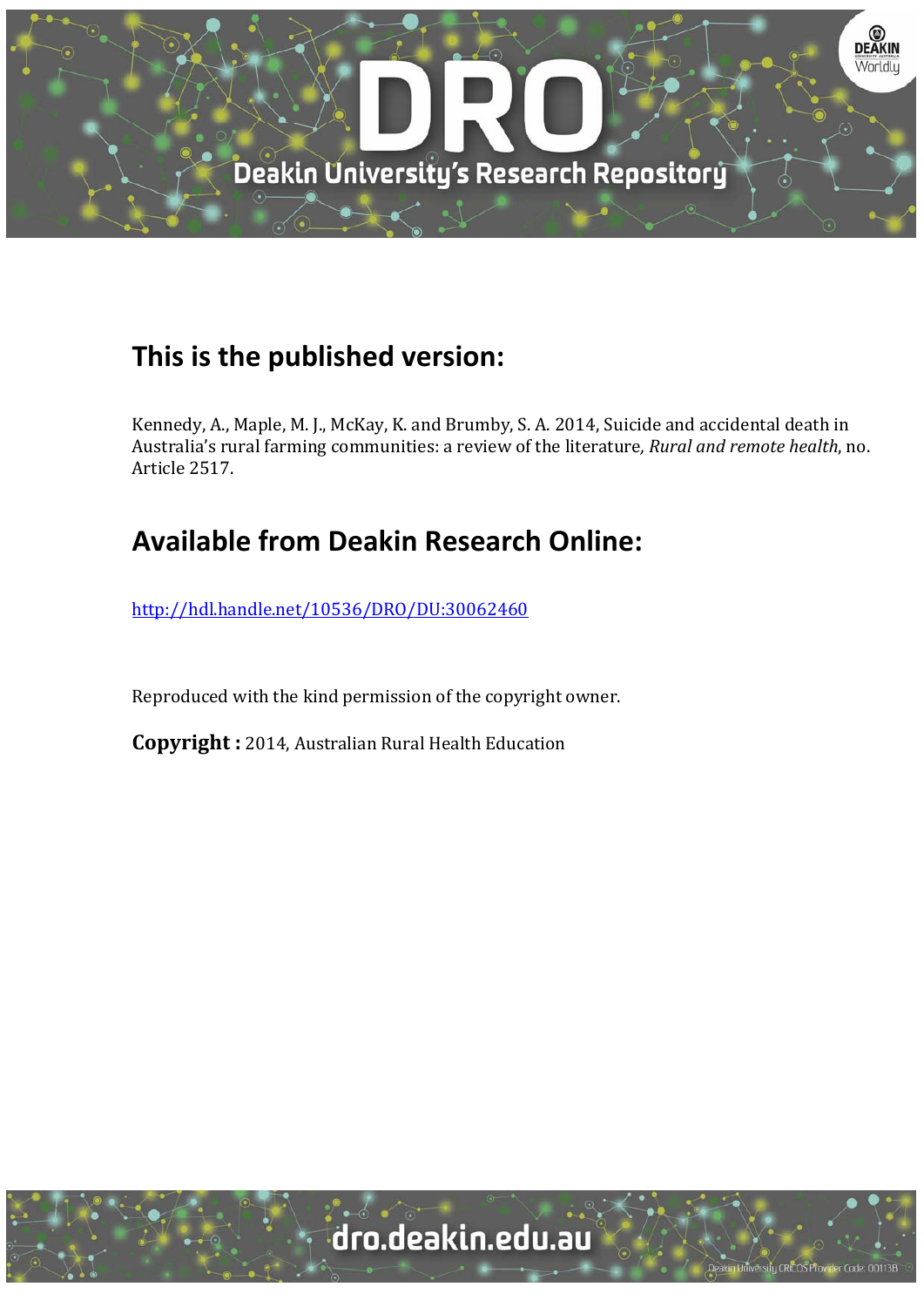

# REVIEW ARTICLE

# Suicide and accidental death in Australia's rural farming communities: a review of the literature

A Kennedy<sup>1,2</sup>, MJ Maple<sup>1</sup>, K McKay<sup>1</sup>, SA Brumby<sup>1,2</sup>

<sup>1</sup>University of New England, Armidale, New South Wales, Australia<br><sup>2</sup>National Contra for Farmar Haalth, Daobin University, Hamilton, Victoria  $^{2}$ National Centre for Farmer Health, Deakin University, Hamilton, Victoria, Australia

Submitted: 1 February 2013; Revised: 13 June 2013; Accepted: 20 July 2013; Published: 20 February 2014

Kennedy A, Maple MJ, McKay K, Brumby SA

Suicide and accidental death in Australia's rural farming communities: a review of the literature Rural and Remote Health 14: 2517. (Online) 2014

Available: http://www.rrh.org.au

## A B S T R A C T

Introduction: Australia's farmers constitute a heterogeneous group within the rural population. This literature review incorporates four broad areas: an understanding of farming communities, families and individuals and the contexts in which they live and work; an exploration of the challenges to morbidity and mortality that these communities face; a description of the patterns of suicide and accidental death in farming communities; and an outline of what is missing from the current body of research. Recommendations will be made on how these gaps may be addressed.

Methods: In developing this comprehensive literature review, a snowballing and saturation approach was adopted. Initial search terms included suicid\*, farm\*, accident\*, fatal\*, death, sudden death, rural OR remote, Australia and NOT Australia. Databases searched included SCOPUS, PubMed, Proquest and SafetyLit; research from 1995 onwards was examined for relevance. Earlier seminal texts were also included. Reference lists of retrieved articles were searched and citations explored for further relevant research material. The primary focus was on Australian peer-reviewed research with supplementary grey literature. International material was used as examples.

Results: The literature variously describes farmers as members of both rural farming communities and farming families, and as individuals within an occupational classification. Within each of these classifications, there is evidence of the cumulative impact of a multiplicity of social, geographical and psychological factors relating to work, living and social arrangements that impact the health and wellbeing of Australia's farmers and their families, particularly accidental death and suicide. Research consistently demonstrates traumatic death to be at a greater rate than in the general Australian population, with reductions found more recently in some modes of farming-related accidental death. Patterns of accidental death and suicide are commonly linked to the changing shape of contemporary farming. Suicide rates are also frequently described in relation to lethality and accessibility of means. The limitations of suicide and accidental death data are considerable.

© A Kennedy, MJ Maple, K McKay, SA Brumby, 2014. A licence to publish this material has been given to James Cook University, http://www.rrh.org.au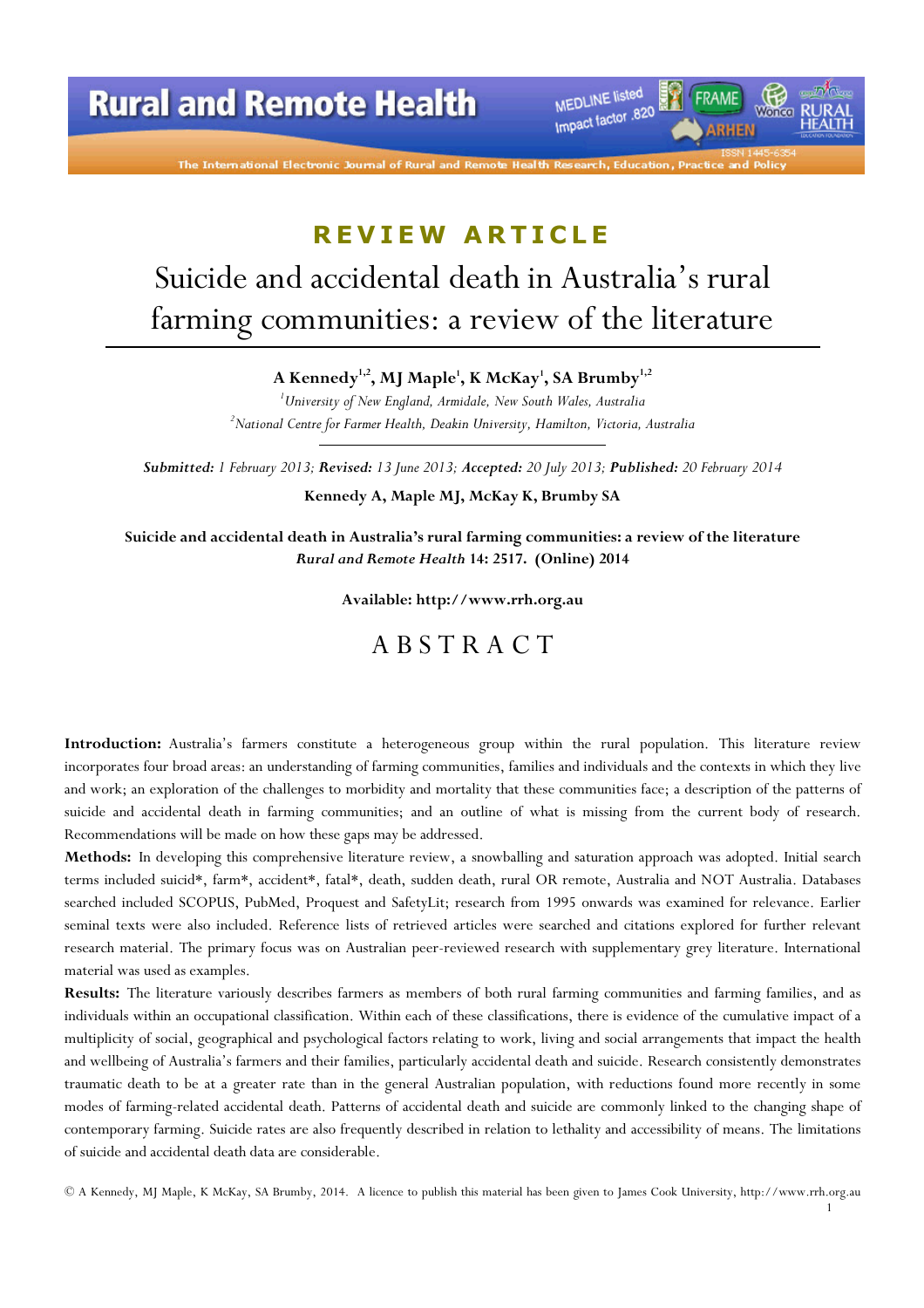

The International Electronic Journal of Rural and Remote Health Research, Education Practice and Policy

Conclusion: While there is consistent reporting of heightened levels of risk for suicide and accidental death in farming communities the limitations of the research remain significant. There are substantial gaps in current knowledge, and the body of research to date lacks clarity, inclusiveness and contextual specificity. Absent from the literature is any investigation of the impact of these frequently preventable deaths on the families and communities in which they occur. Recommendations for future research are suggested.

Key words: accident, Australia, death, farming, review article, rural communities, suicide.

## Introduction

Almost one-third of Australians live in areas outside major cities, with just 2.3% of the population living in remote or very remote areas<sup>1</sup>. Similar patterns are found in other developed countries including New Zealand, North America and the UK. Within the research examining rural Australia, a number of common themes have emerged, including low population numbers and density, geographic isolation, a limited diversity of labor, small but intense social connections, a reluctance to share local problems, and conservative attitudes and values<sup>2</sup>. Rural Australia, however, must also be recognized as heterogeneous. Populations in many rural and remote settings are not replicated microcosms of the wider Australian society. Rather, diversity based on social, economic, agricultural, mining and culture is extensive across vast geographic areas.

Overall population growth is relatively consistent within major cities. However, a wide variability exists in rural and remote areas. Coastal areas with relative ease of access to populated areas frequently experience growth – particularly attributable to retirees – while population decline continues to be experienced by areas of inland rural Australia<sup>3</sup>. This is pronounced in areas where prolonged drought has been experienced<sup>1</sup>. In stark contrast, small pockets of extreme growth have been experienced in parallel to the mining boom over the last decade. Yet, much of the literature uses the term 'rural' to encompass all non-metropolitan communities<sup>4,5</sup>, making analysis between and within discrete groups challenging.

Of the many varied people living in heterogeneous rural populations, the group on which this review will focus is farmers. A noted exclusion is where mining boomtowns and farming communities coexist; this unique situation is beyond the scope of this review. Once a collective enterprise to produce food for a community's survival, farming has globally diversified to include variations from subsistence farming by individuals to massive commercial production enterprises by multinationals, and a whole range in-between. Consequently, farming communities have diversified, leading to further variation within and between regions.

Given the diversity experienced by both rural, and specifically farming, communities, this review will explore the population characteristics and unique socially constructed elements of life and work in Australian farming communities, particularly in relation to health and wellbeing, morbidity and mortality. Premature death is a definitive indicator of the health and wellbeing of any community allowing for the consideration of both physical and mental health influences. Premature death rates through suicide and accidental death have been identified as particularly high in rural areas, with the majority of these deaths considered preventable<sup>6</sup>. Thus, the focus here is on preventable deaths leading to premature loss of life.

In small, close-knit farming communities, any death has an enormous impact on immediate family members, and extends across the community. Thus, the aim of this literature review is to explore and critique the current knowledge base related to the occurrence of death by suicide and accidental death in rural farming communities. The dominant focus will be on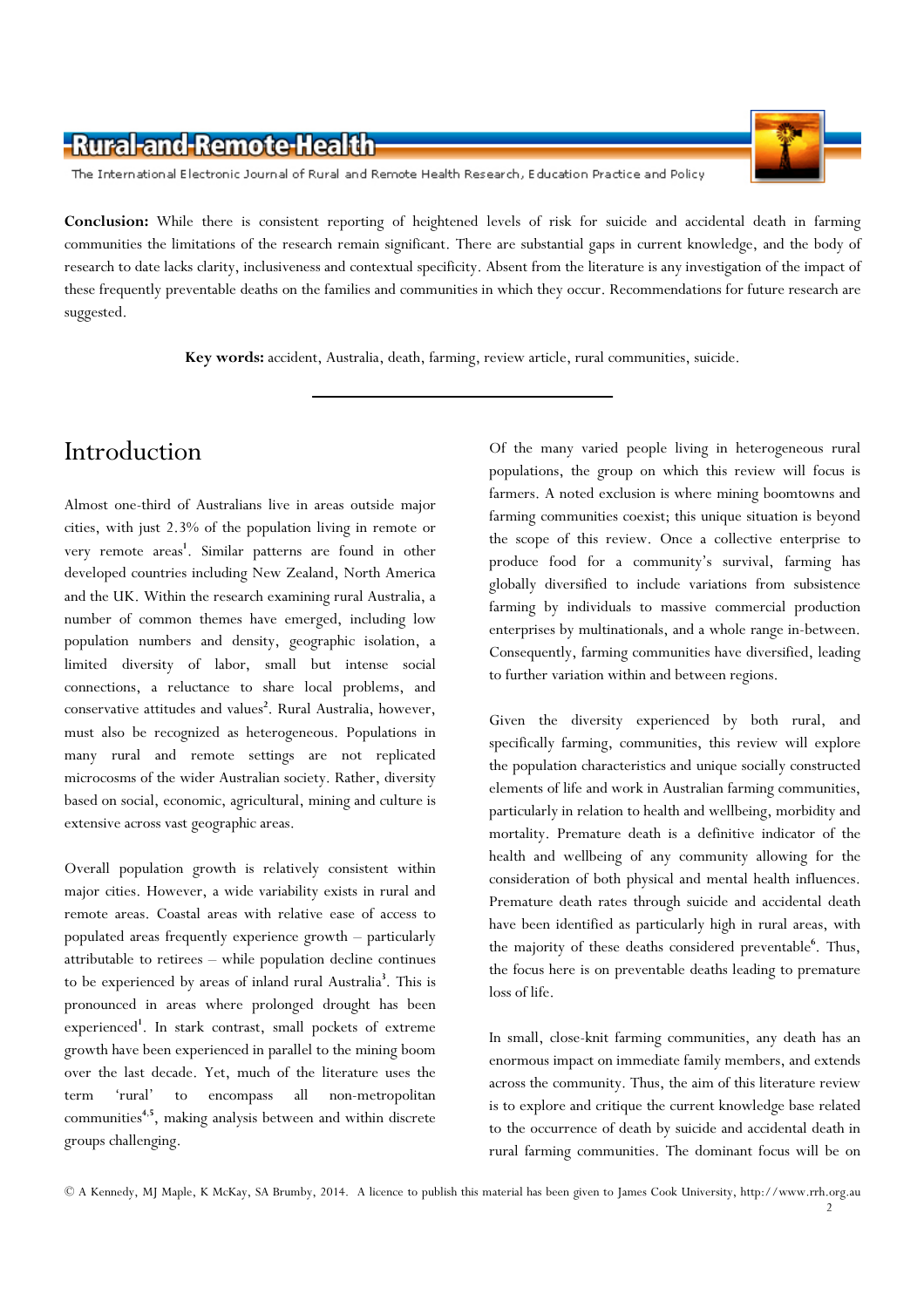The International Electronic Journal of Rural and Remote Health Research, Education Practice and Policy

Australian research, with international research as examples. This review will incorporate four broad areas:

- an understanding of farming communities, families and individuals and the unique social, geographical and psychological contexts in which they live and work
- an exploration of the challenges to morbidity and mortality that these communities face
- a description of the patterns of suicide and accidental death in farming communities
- an outline of what is missing from the current body of research and recommendations on how these gaps may be addressed.

# Methods

In developing this comprehensive literature review, a search strategy was developed using key words to meet the aims of the review. Initial search terms used were suicid\*, farm\*, accident\*, fatal\*, death, sudden death, rural OR remote, Australia and NOT Australia. Boolean operators 'AND', 'OR' and 'NOT' were included to cover all possible combinations of these search terms. Databases searched were SCOPUS, PubMed, Proquest and SafetyLit, covering research from 1995 to February 2012. Searches were conducted within the title, abstract and keyword lists of each database. Duplicates were removed. This initial search yielded 1986 articles. Articles were then assessed on the basis of title and abstract in order to ascertain their relevance to this review. This second step reduced the total number of articles to 149. A more thorough evaluation of relevance was then conducted by accessing full-text versions of the literature according to the following criteria:

- The research reported on human subjects.
- The full text of the research article was in English.
- Research was either peer-reviewed or grey literature.
- Research focused on people residing and/or working in rural farming communities, as opposed to those on the urban fringes.
- Research focused on externally caused suicide or accidental death and excluded both injury not resulting in death and naturally caused death.
- Research focused on mortality patterns and/or contextual contributors to these patterns.
- Where data was covered in both the grey literature and peer-reviewed publications, preference was given to the latter format.

Due to the extensive amount of research internationally, the literature focus was necessarily limited to that originating in Australia or discussing the Australian context.

At this point a snowballing and saturation approach was adopted. Reference lists of retrieved articles were searched and citations explored for further relevant research material, to ensure both broad and deep coverage. Earlier seminal texts were also included. While the major focus of the review was on Australian peer-reviewed and grey literature, international research from North America and the UK has been selectively included within the review to provide contextually similar examples.

# Results

#### The focus on Australia's farmers: communities, families and by occupation

Australia's farmers have been described within the literature in three main ways: as members of rural farming communities, as members of farming families and as individuals within an occupational classification. Each of these perspectives will be described in turn.

First, farmers live in rural communities. The small, tight-knit structure of rural farming communities creates an environment in which anonymity is rare, the consequences of social disruption are likely to be severe, and effective

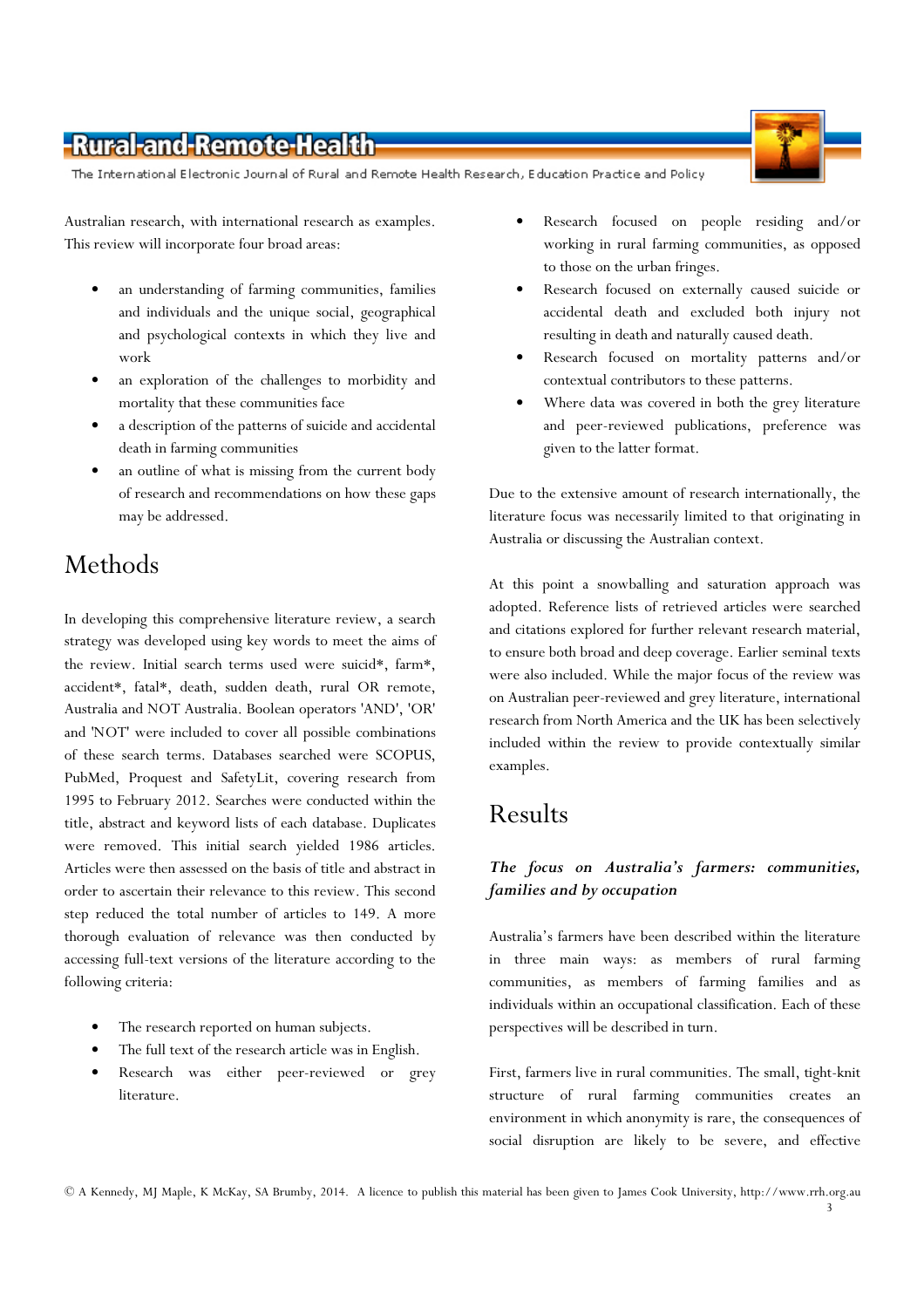

The International Electronic Journal of Rural and Remote Health Research, Education Practice and Policy

adaptability to change is poor<sup>7,8</sup>. The progressive decline in population density within many farming communities – due largely to vulnerability to unpredictable climatic extremes and long-term agricultural restructuring<sup>4,8</sup> - has seen a gradual amalgamation of agricultural holdings, an increase in single-household properties and a reduced opportunity for social interaction and mutual support<sup>9</sup>. The cumulative flowon effects include decreasing numbers of seasonal workers; threats to the viability of small business; reducing employment opportunities; higher rates of poverty; the withdrawal of critical services such as banks, business and healthcare; and the population drift of young community members towards metropolitan areas<sup>8,10-12</sup>. It is this collective impact of disadvantage that is considered to have the greatest impact on health and wellbeing<sup>13</sup>.

Second, farmers belong to families. Despite the number of Australian farms reducing<sup>14</sup>, approximately 99% have been classified as family-run enterprises, making them the dominant form of primary production<sup>15</sup>. Farming families also include those who may not classify themselves as 'farmers'16-18. This includes children and self-classified 'farmer's wives', 'farmer's husbands' and 'retired farmers', as well as those who may derive income off-farm<sup>17</sup>. Consideration of this last group is particularly important, given the increasing reliance of family-run farms on off-farm income<sup>19</sup>. Research identified 72% of women as working offfarm to secure income for their family in drought-stricken areas<sup>10</sup>. Farming families frequently display unique living and working arrangements, and unique family structures. Female farmers are more likely to marry into rural areas while male farmers tend to live and work in the same rural area all their lives<sup>4</sup>. The common practice of farming with multiple generations of the one family contributes to hierarchical and patriarchal familial bonds, the persistent adoption of traditional (frequently unsafe) work practices, and the challenges of succession planning<sup>20</sup>. Multi-generational farm families may also have older generations who, while no longer officially employed on the farm, continue to contribute to farm work $4,21$ . Given the context of family farming, divisions between work and family are often blurred. For example, work does not occur within a set 9 am

to 5 pm timeslot, and often weekends are simply extra workdays, perhaps with more helping hands as children and spouses may be available to assist<sup>22</sup>.

Third, farming is classified as an occupation. A common focus of farmers as an occupational group has resulted in research on those who derive their main source of income from farming<sup>16</sup>. When described as an occupational group, Australia's farmers are a male-dominated<sup>18</sup> ageing population<sup>15</sup> in an industry with no clear designated retirement age<sup>23</sup>. While the numbers of farmers rise with increasing remoteness, the income they earn decreases<sup>18</sup>. For those farmers with co-located living and working arrangements, isolation – both geographic and social – has been reported<sup>24</sup>. Farmers work long irregular hours, and frequently labor on their own<sup>25</sup>, adding to their social isolation. As farms grow in size and stretch further apart, farmers increasingly rely on large scale mechanization<sup>26</sup>. This further reduces direct social contact<sup>27</sup> in favor of more 'virtual' forms of communication<sup>28</sup>. Perhaps as a consequence of this isolation, farmers have been identified as physically tough and stoic $29$ ; features reinforced by strong traditional male gender roles<sup>4</sup>.

It is clear from the preceding paragraphs that it is the cumulative impact of a multiplicity of factors relating to work, living and social arrangements that impact the health and wellbeing of Australia's farmers and their families. This impact can be best understood through an examination of morbidity and mortality patterns, particularly in relation to deaths that are premature and often preventable.

#### Exploring the morbidity and mortality of Australia's farmers

The unique geographical, social and psychological contexts within which farming families exist pose a significant challenge to morbidity and mortality. The following section will briefly examine threats to morbidity and mortality among rural communities generally, and then focus more specifically on farming families.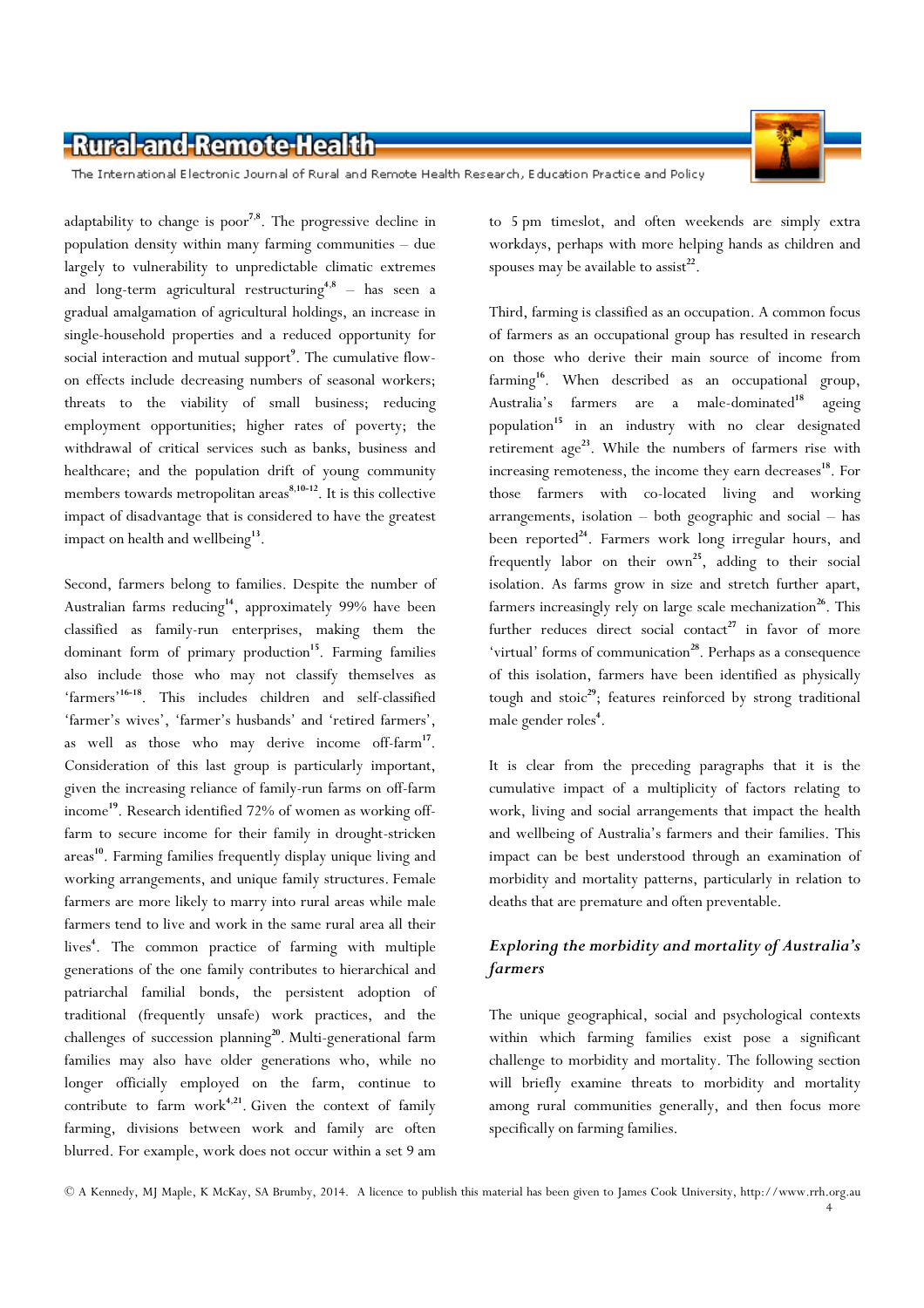

The International Electronic Journal of Rural and Remote Health Research, Education Practice and Policy

Although there are benefits to living outside of major cities, there are also disadvantages that can be masked by unrealistically positive visions of rural life $^{30}$ ; what some may consider an advantage, others may see as a drawback. For example, wide open space may be seen as liberating by some yet isolating and intimidating by others<sup>31</sup>. The health and wellbeing statistics relating to rural populations frequently paint a bleak picture. According to the Australian Bureau of Statistics<sup>3</sup>, people in rural areas have a life expectancy 4 years lower than those in major cities. Outside of major cities, obesity levels increase along with risky health behaviors such as smoking and alcohol misuse. High-risk alcohol consumption is linked to greater associated risks in rural areas – such as alcohol-related violence, chronic health conditions and drink driving. Alcohol-related vehicle fatalities are seven times higher in rural areas when compared with urban areas<sup>32</sup>. Road traffic crashes are consistently identified as elevated in rural areas with recorded rates approaching four times the national annual fatality rate<sup>3,33</sup> and the rate for major cities<sup>34</sup>. Local residents account for the majority of these road traffic deaths<sup>35</sup>. A number of other causes of accidental death have been identified as elevated within rural areas. These include rising rates of fatality due to fire, drowning and poisoning (due to alcohol, agricultural chemicals, motor vehicle exhaust gas, petroleum products, food and toxic plants); rates also appear to increase with remoteness<sup>33</sup>. Rural populations have also been identified as having an elevated risk of suicide<sup>24</sup>, with a 66% higher risk of death than those in metropolitan areas<sup>3</sup>.

#### Increased morbidity and mortality in farming families

As a unique group within the broader rural population, farmers and their families face a range of specific challenges to morbidity and mortality. Farmers suffer high levels of chronic body pain<sup>30</sup>. When compared with Australian national averages, elevated levels of obesity and alcohol misuse and heightened risks for hypertension and diabetes are also reported<sup>36</sup>.

Intense seasonal work patterns and a tendency towards highrisk behavior combine in rural areas<sup>2</sup>, particularly for farmers<sup>13,37</sup>. With this comes a belief in the inevitability of farm injuries<sup>38</sup>. International research has identified a fatalistic culture in farmers who recognize their occupation to be dangerous and unpredictable yet believe that little can be done about farm safety and health<sup>39</sup>. These characteristics are thought to stem from the traditional isolation associated with rural and remote settlements and have resulted in an expectation of being able to meet your own needs without outside assistance<sup>5</sup>. Such accepting attitudes regarding injury form an inherited pattern, as children are frequently exposed to a range of hazards – both natural and work-related – that are unique to the farming environment<sup>22</sup>. Boys, in particular, are taught to adopt risk-taking behaviors in order to demonstrate masculinist ideals<sup>40</sup>. Risky masculinist practices include learning to drive farm vehicles and machinery from a very young age, as well as the use of firearms<sup>37</sup>. The outcome of presumed injury inevitability is arguably realized in high levels of farming-related accidental fatalities<sup>41,42</sup>.

#### Accidental death

Quality information relating to farming deaths is a relatively new phenomenon. No satisfactory records of accidental injury or death occurring in agricultural production existed until late last century<sup>43</sup>. Commencing in the early 1980s, farming-related fatalities were investigated as part of a broader investigation of all work-related fatalities in Australia through an examination of coroner's files<sup>44</sup>. This focus has changed over time from one of farming as an occupation to one where the farm is viewed as a working environment, primarily in response to changing data collection methods<sup>45</sup>. Accidental occupational farm deaths have tended to be most prevalent among ageing males<sup>46</sup> who are residents of the farm<sup>45</sup>. These deaths frequently involve tractors<sup>47,48</sup> and, more recently, include growing rates of quad-bike fatalities<sup>43</sup>. Deceased workers are most likely to have been working alone and be found by co-workers, relatives, or people who are both co-worker and relative<sup>45</sup>. Bystander deaths are also reported on farms and commonly involve young children<sup>44</sup>; these deaths are more likely to be drowning or, increasingly,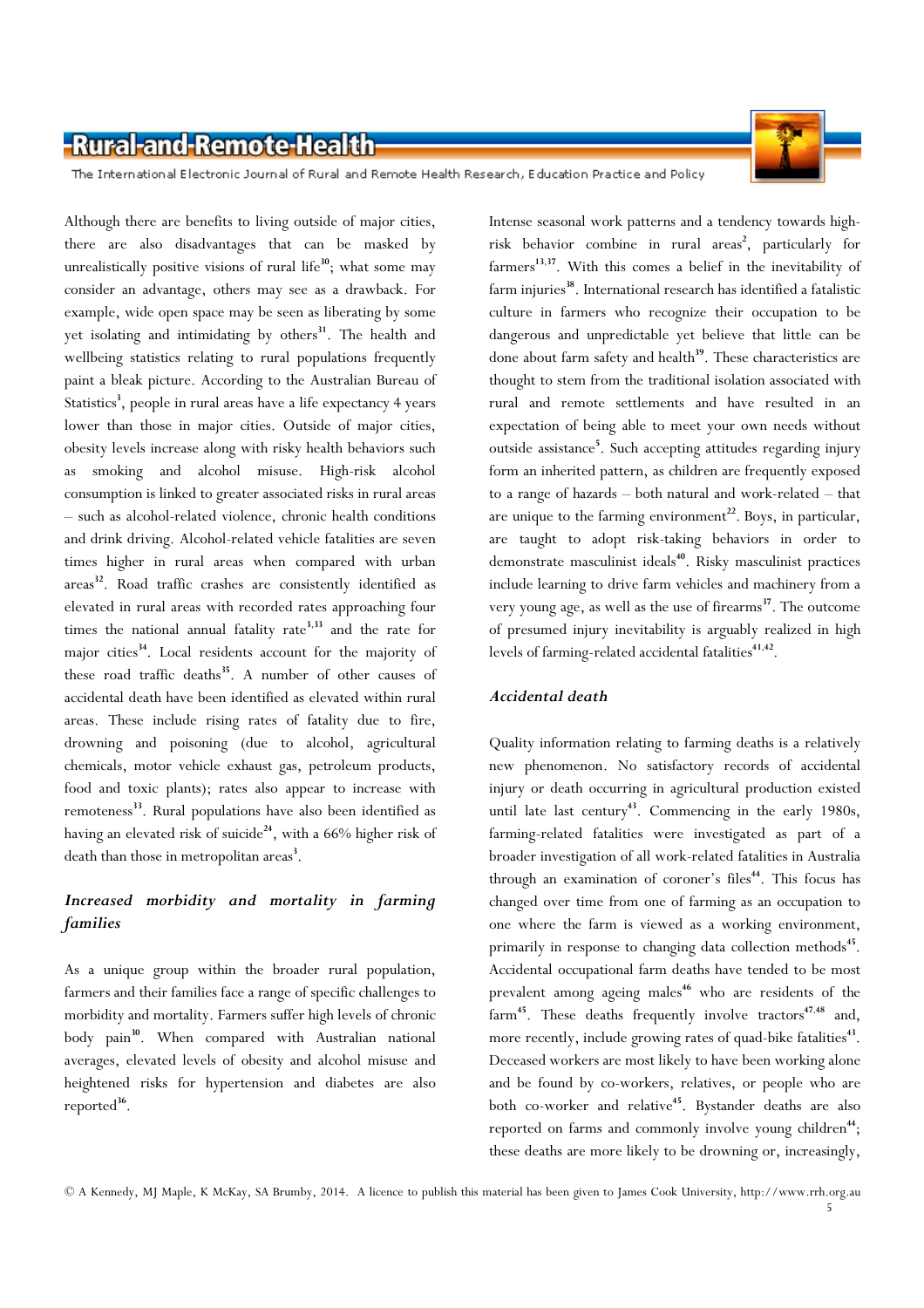The International Electronic Journal of Rural and Remote Health Research, Education Practice and Policy

quad-bike fatalities<sup>41,42</sup>. The majority of children dying from accidental farming-related injuries are residents on the farm<sup>49</sup>. However, 30% were visiting the farm at the time of their death.

However, in recent years, farming-related fatalities have been identified as generally decreasing<sup>41,45</sup>. Such patterns have been explained in a number of ways. Declining tractor deaths have been attributed to national safety programs<sup>45</sup> that included compulsory and subsidized retrofitting of roll-over protection (ROPS). Despite the implementation of safety features on many tractors, there remains a commonly adopted practice of retaining at least one 'old' tractor on the farm for 'odd jobs'. These tasks frequently have the greatest risk of resulting in an injury event<sup> $48$ </sup>.

While general rates of farming-related accidental death may be decreasing, some patterns of death remain at high levels and others are still increasing. For example, while tractor roll-over deaths have reduced, run-over accidents persist<sup>45,48</sup> and quad-bike deaths are reported as either remaining high or increasing  $42,43$ . Quad-bike deaths have risen from one to ten deaths per year in Australia within the space of two decades<sup>50</sup>. Of the 76 registered quad-bike deaths for the period 2000–2005, 53 were farm-related, 15 nonfarm-related and 8 unknown<sup>50</sup>. Children account for 17% of all farm fatalities, with drowning constituting almost half of all child farm deaths. A total of 25 child drowning fatalities have so far been recorded for the period  $2003-2006<sup>42</sup>$ . Farm fatality statistics may be underestimated due to current data collection procedures<sup>42</sup>.

The changing practices of contemporary farming are reflected in the shifting patterns of farming-related accidental deaths. These changes in both farm practice and farm-related accidental deaths place a significant burden on the mental health of individuals and families involved in primary production, the implications of which are the focus of the next section.

#### Farmer mental health and wellbeing

The economic, health and climatic struggles of Australian farming communities in recent decades – and the flow-on effect to the broader rural community – have been exhaustively described<sup>8,12,51</sup>. Australian findings have also been supported by international research<sup>52</sup>. In brief, these include a decreasing income combined with higher workload demands, extreme and unpredictable climatic patterns, an increasing burden of government-imposed regulatory requirements and a decline in rural infrastructure and subsequent opportunities for social connection $12$ . Of concern is Australian farmers' resistance to change when confronted by adverse conditions, predominantly due to their strong connection with traditional, rural ideologies<sup>53</sup>. Rising rates of families leaving long-held farming enterprises and increasing levels of self-reported psychological distress have been reported among farmers<sup>12,36</sup>. In reviewing the literature, McKay et al<sup>54</sup> described farmers' aversion to seeking help for mental health issues in relation to a number of factors. These included the stigma reinforced by the traditional masculinist paradigm of farming, heavy and unrelenting work demands, lack of access (because of both tangible and psychological barriers) to physical and mental health services, and a traditional focus on 'practical' problem solving as opposed to 'seeking help'. An extreme outcome of these characteristics is elevated suicide rates<sup>18</sup>, the research focus of the next section.

#### Farmer suicide

Australian farmer suicide research is based on data regarding farmers as an occupational group<sup>21,55,56</sup> and as residents of farming enterprises<sup>57</sup>. Within the occupational focus, further differentiation has been made between suicide among farm managers and farm/agricultural laborers<sup>21</sup>. Compared with other occupational groups, those involved in farm work have been identified as a risk group for suicide death<sup>21,55</sup>. Both agricultural laborers and farmers/farm managers have higher suicide rates than those in other occupational groups<sup>55</sup>. Page and Fragar's<sup>21</sup> analysis of the period from 1988 to 1997 identified 921 farm suicides, 97% of whom were male. Agestandardized rates of suicide for farm managers were as high as  $51.4/100 000 - 2.19$  times the comparative national rate. Of the 621 farm manager suicides, almost half occurred in ageing farmers 55 years and over. The identified patterns of

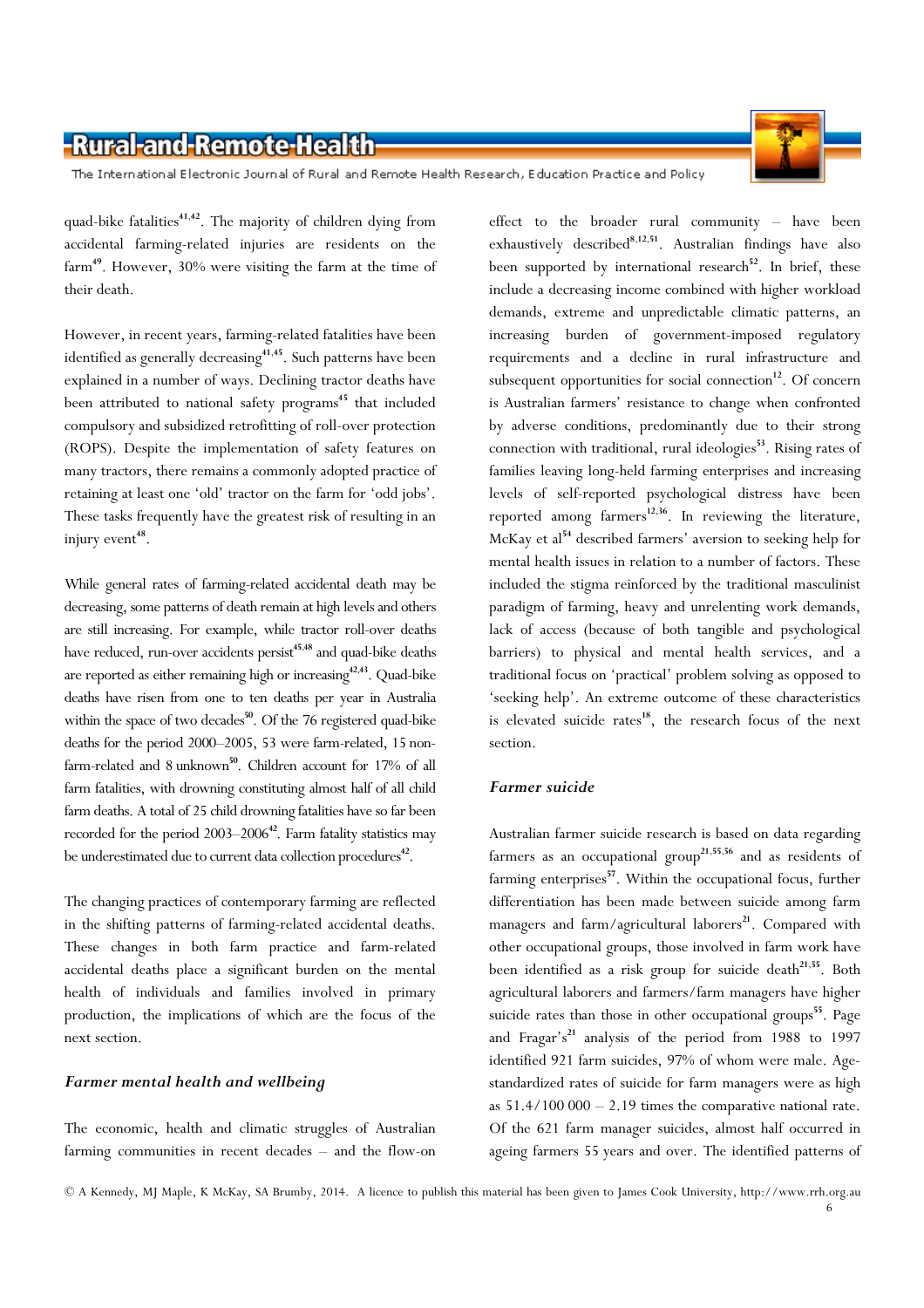

The International Electronic Journal of Rural and Remote Health Research, Education Practice and Policy

suicide death were reversed in agricultural laborers, with over half of the 300 suicides occurring in the 15–39 years age bracket. This younger farming population had agestandardized suicide rates of up to 41.9/100 000. Firearms accounted for 51% of farmer suicides, compared with 23% of suicides among the general Australian male population during the same time period $^{21}$ . Higher rates of firearm suicide among farmers when compared with the general population is a trend supported by international research<sup>58</sup>. This pattern has been attributed to the easy accessibility of firearms for farmers who commonly use guns for pest reduction and livestock euthanasia<sup>21</sup>. This trend is supported by other Australian<sup>59</sup> and international<sup>60,61</sup> research identifying links between occupationally specific suicide patterns, familiarity with death and ready access to means (for example, veterinarians and medical doctors). The accessibility and lethality of firearms has also been posited as increasing the risk of death from an impulsive suicidal act<sup>58</sup>. Accessibility and lethality of means, along with a decisive and practical approach to problem solving and a functional attitude towards death, combine to make suicide a potentially 'logical' course of action for farmers<sup>16,62</sup>.

It should be noted that female suicide patterns have been largely ignored in occupational research, other than admitting that recorded rates are small, yet likely to be underestimated, and subsequently eliminating them from further analysis<sup>21</sup>. In many instances, farm family members and other farm residents who are equally exposed to the vagaries of the rural economy, and the stresses and strains of farm life – including women and older generations of the family who are technically retired but still contribute to farm work – are not  $identifiable$  in agricultural occupational classifications<sup>21</sup>. Miller and Burns'<sup>57</sup> approach to farmer suicide came as a reaction to the failure of previous research to consider the broader impact of farming–related suicide beyond an occupational hazard. Using a combination of techniques, both the number of people living on farms and the corresponding rate of suicide deaths for this population was calculated. Measured during the same time period, the suicide rate of farm residents was reported to be 21.6

deaths/100 000; this was 1.66 times the suicide rate of the general population, which was  $13/100 000^{57}$ .

However, there is some indication that farmer suicide patterns may have changed over recent years. While firearms remain the most commonly used suicide method among farmers (39.0%), Victorian data for the period 2001–2007 has identified an increased use of hanging (34.6%), another highly lethal and readily available means<sup>56</sup>. Tightening gun control may explain this shift in suicide method, although evidence is inconclusive as to whether such legislation reduces the overall incidence of suicide or results in the use of an alternative method<sup>63,64</sup>. Research reported by Guiney<sup>56</sup> detected no increase in the rate of farmer suicide during a period of extreme drought and suggested the possible influence of an increase in effective management of suicide risk for farmers through improved services and resiliencebuilding strategies.

This focus includes farmers living on-farm and their families; however, it fails to consider farmers who live off-farm but may also be exposed to the stresses and strains of farming. This sub-population of farmers may have a different pattern of risk and support factors than those for whom living and work are co-located. It seems likely that the greater proportion of those farmers not living on-farm may fall into the occupational classification of farm/agricultural laborers. Consequently, this may go some way to accounting for the different patterns of suicide mortality between farm owners/managers and farm/agricultural laborers.

#### The limitations of mortality data

In developing a representative picture of suicide and accidental death in farming communities, it is necessary to also understand the limitations of the data utilized within the literature. A range of factors limit the accuracy, relevance and generalizability of mortality data within farming communities, most notably when considering accidental death and suicide. Issues relating to data management impact the reporting of all accidental and suicide deaths, including coding practices, data amalgamation procedures and datareporting practices. Australian Bureau of Statistics coding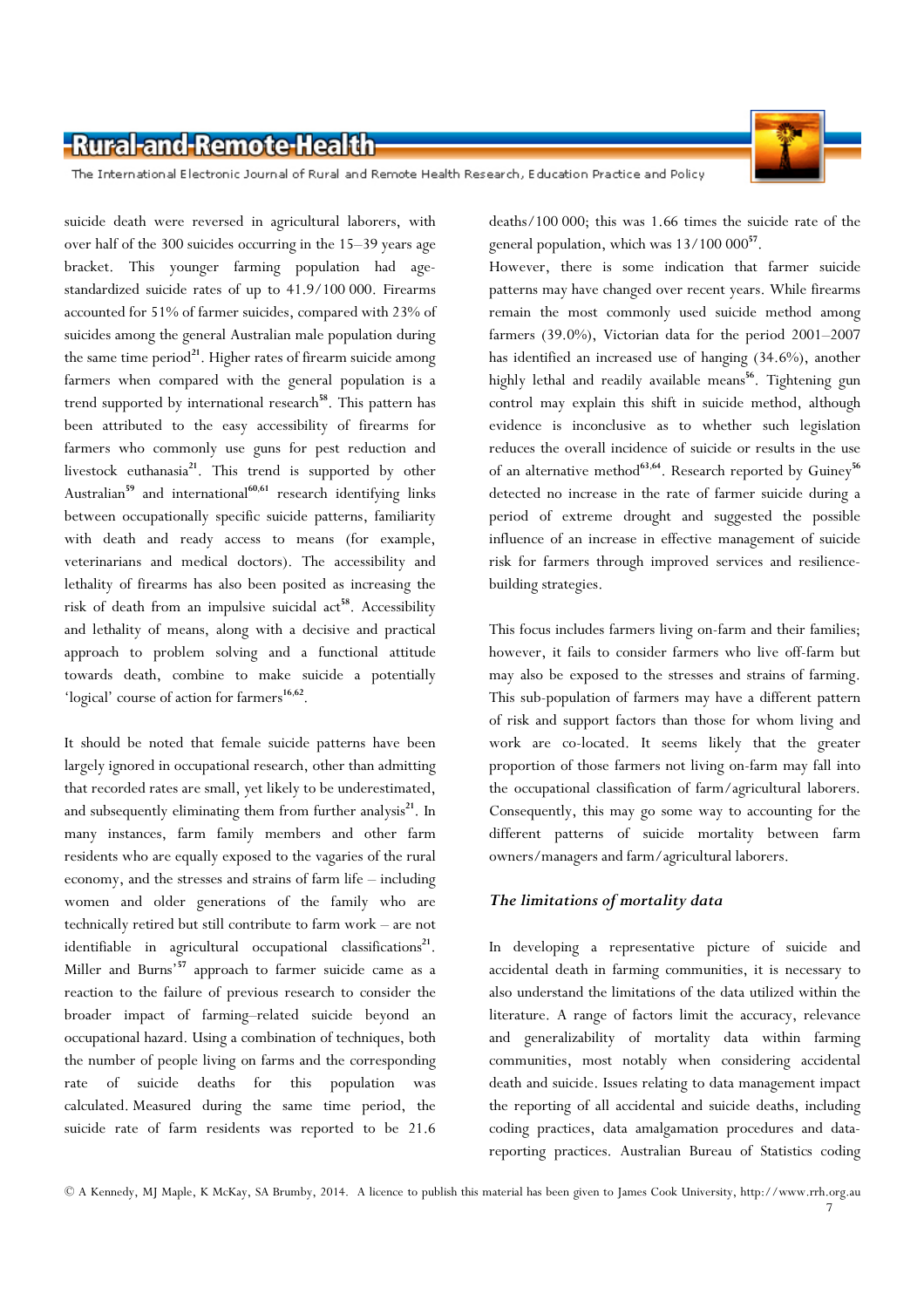

The International Electronic Journal of Rural and Remote Health Research, Education Practice and Policy

practices, particularly for data between 2002 and 2007, have led to significant recording errors of both suicide and accidental death rates<sup>65</sup>. This has had the effect of underreporting suicide deaths<sup>66</sup> and over-counting accidental deaths<sup>33</sup>. Changes to the collection procedures of coroner's data<sup>45</sup> also impact the comparability of data over time. New coding and revision processes introduced by the Australian Bureau of Statistics in 2007 are expected to improve data accuracy but maintain the problem that the availability of data is delayed for several years following a reference year<sup>41</sup>. The utilization of mortality data for accidental death and suicide research specifically within farming communities has a number of unique problems. The data on which much of the accidental research has been based were originally collected for the purposes of coroners' inquiries and not to examine epidemiological aspects of agricultural or on-farm fatalities, which may be relevant to understanding the death<sup>45</sup>. Changes to occupational  $\text{coding}^{41}$  and the focus from accidental deaths as an outcome of occupation to one of location<sup>45</sup> restrict comparability of farm-fatality data over time. Further restricting comparability is a combination of data sources ranging from the national databases of the Australian Bureau of Statistics<sup>33,67</sup> and the Australian Institute of Health and Welfare<sup>68-70</sup>, to data from state-based health services<sup>34</sup> and road authorities<sup>32,35</sup>. While some mortality data may originate from a single source it is then frequently supplemented by a range of other data to compensate for limitations in data availability and quality<sup>34</sup>. While this may improve the ultimate quality of the data, it does lead to restrictions in data generalizability. The use of varying accidental death data sources has resulted in the exclusion of some sample subgroups from some farming-related research. For example, children were excluded from one Victorian study<sup>71</sup> despite the identification of significant death rates among the very young by other researchers<sup>44,49</sup>. A further example is the inclusion of members of the forestry and fishing industries in some samples<sup>72</sup>, who are then excluded in others<sup>71</sup>. This irregularity is exacerbated by inconsistent definitions. For example, despite the increasing involvement of quad-bike deaths in accidental farming-related death, motorbike fatalities are not always specifically defined as involving two or four-wheel bikes<sup>71</sup>. Further, 'farm' and 'farm worker' are

also particularly inconsistently defined<sup>45</sup>. The reclassifications of farms in  $1990^{45}$  and  $2006^{41}$  have led to an increase in the number of recognized farming establishments. This not only influences the calculation of rates of death per establishment, but masks the influence of reducing farm (and farmer) numbers – due to factors such as ongoing drought and economic decline – on fatality rates.

Given the large scale of some farming areas, small absolute numbers of accidental or suicide deaths in some areas create a number of challenges, including small suicide populationbased rates as well as the risk of potentially identifying information being published. Small absolute numbers also affect the meaningful calculation of relative rates, particularly when considering the impact of female deaths<sup>18</sup> where absolute death rates are far lower than males for both accidental<sup>42</sup> and suicide deaths<sup>21</sup>. This has resulted in some farmer suicide research excluding female fatalities from consideration<sup>21</sup>. A related impact of small absolute death numbers has resulted in accidental death rates in some rural areas being suppressed to maintain confidentiality<sup>67</sup>. The utilization of contemporary remoteness classifications further complicates the challenges of small sample sizes. While developments have been made in remoteness classifications to increase the detail of regional descriptions, this detail is often lost in mortality research. The amalgamation of remoteness categories has been justified by the need to obtain more meaningful analysis of small absolute numbers of suicide deaths but results in a greatly simplified rural–urban division<sup>73</sup>. Given that farming may be conducted in very remote areas (in the case of large beef properties), as well as on the fringes of urban areas (in the case of market gardening), much of the detail of the heterogeneity of rural or remote areas is thus lost in the context of this methodology.

The reporting of a definitive cause of death is not always  $clear-cut<sup>74</sup>$ . The International Classification of Diseases – Version 10 (ICD-10) underpins the coding of cause of death in Australia and enables deaths to be coded by both mechanism and intent<sup>75</sup>. Some deaths, including singlevehicle accidents, drug overdoses and drowning, may be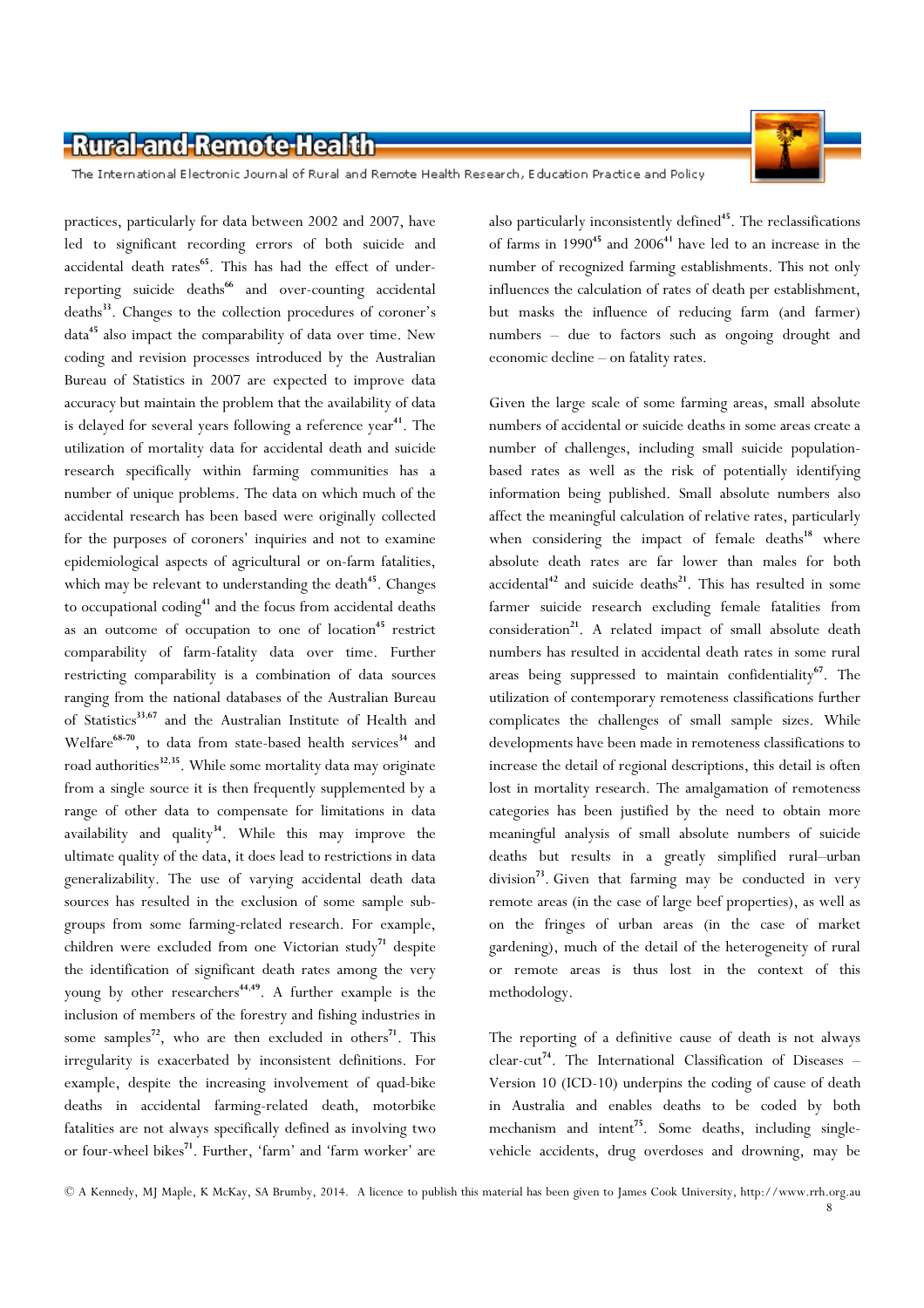

The International Electronic Journal of Rural and Remote Health Research, Education Practice and Policy

suspected as suicide but may, as a result of limited information, be classified as accidental due to the absence of any surety of intent<sup>74</sup>. Particularly relevant to farming communities, less indicative methods used by females compared with males (eg overdose as opposed to firearms) may conceal female suicides and erroneously increase accidental death rates. Farming communities may also report fewer suicides due to concerns about stigma and confidentiality<sup>74</sup>. De Leo et al<sup>74</sup> caution that these hypotheses require confirmation. Within farming communities, where survival of a family farm following a death may rely on successfully claiming an insurance policy, suicide has been reportedly concealed:

… inaccurate recording of the cause of death can occur through the intention to avoid financial hardship for a family – especially in smaller communities where families know each other and socialise together $^{76}$ .

Australian mortality data is unlikely ever to be completely accurate as it relies on the collection of human-interpreted data from inconsistently resourced states and territories with varying death registration and coronial legislation. These concerns have been particularly noted for suicide<sup>24</sup> but are also relevant for accidental death. The data reviewed by the coroner relies on an accurate investigative process by police and medical examiners. However, no standardized process for investigating a possible suicide death currently exists across Australia<sup>74</sup>. Consequently, numerous human elements may directly or indirectly influence the reporting of suicide including human error, stigma and family pressures $24$ . This raises the need for a more integrated approach to understanding death in farming communities to gain a more accurate picture of preventable death, along with the broader health and wellbeing of these communities. Farm-fatality research expressly excludes any consideration of suicide within the data collected<sup>17,44,45</sup>. The exclusion of suicide from farming-related deaths research has been justified 'due to the difficulty of deciding if they were work-related'<sup>45</sup>. However, these deaths continued to be excluded 'even if there appeared to be some direct connection with work'<sup>45</sup>. This exclusion is confusing given the link research has identified between

suicide and farming both within Australia<sup>21,57</sup> and internationally<sup>58,77,78</sup>. The exclusion of suicide as a farmingrelated death compounds the already pronounced stigma around suicide within rural areas<sup>76</sup>.

### Discussion

The literature reviewed offers a significant foundation from which to understand the contextual influences and patterns of morbidity and mortality among farming communities. It is important, however, to recognize the limitations of the current research and the significant gaps in existing knowledge. This section provides recommendations for a more integrated and contextualized understanding of fatalities within farming communities as an outcome of accidents or suicide. Further extending this discussion will be recommendations for considering not only the patterns of mortality, but also the subsequent impact of death by accident or suicide on farming communities.

Research investigating death by preventable causes, including suicide and accidents, currently lacks clarity, inclusiveness and contextual specificity. Complexity in the systems identifying and recording data, along with human error, exacerbate these shortcomings. Extending data collection points, such as including family members in postmortem investigations, may increase clarity. Further, fatality data needs also to include all members of the population who live or work within the unique context of farming. This includes those classified by occupation as farmers as well as those who self-identify as members of farming families – regardless of whether they earn an income from farm work – who are equally exposed to the vagaries of the rural economy, and the stresses and strains of farm life. Until such an inclusive focus is developed, the ability to draw encompassing conclusions relative to the occurrence of suicide and accidental death in the unique context of farming communities is limited.

Absent from the literature is any investigation of the level of impact suicide and accidental death have on members of Australian farming communities. Despite the recognition that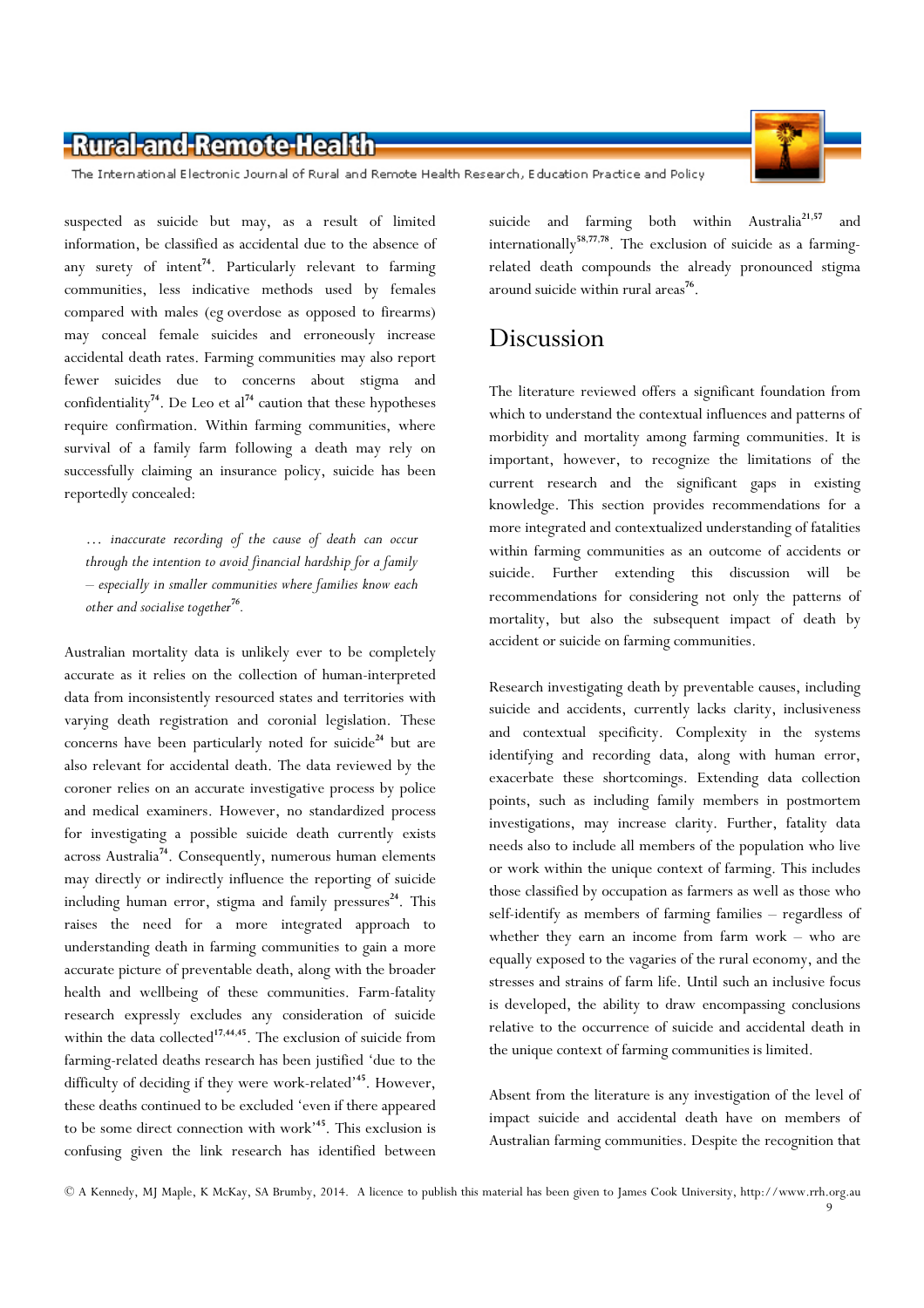The International Electronic Journal of Rural and Remote Health Research, Education Practice and Policy

farmers and farming families live and work in a unique social, geographical and psychological context, there is no knowledge of whether this influences the effect of externally caused death on this cohort, either positively or negatively. Given the elevated mortality risk following death by external causes – particularly suicide – it is critical that bereavement following such modes of death is explored.

# Conclusion

Suicide and accidental death haves an enormous impact on the families and communities in which they occur, an impact arguably exacerbated when in smaller communities. The unique context of farming communities – where social connections are limited and anonymity is low; where masculinist ideals are preserved despite their hindrance to health and wellbeing; and where fatalistic attitudes persist in the face of elevated mortality rates – presents additional challenges to understanding and responding to these deaths. Until research is able to explore and understand death by external causes in a way that recognizes the specific experience of farming communities, there is little hope of being able to prevent further deaths and adequately support those bereaved by such tragic loss.

# References

1. Australian Bureau of Statistics. Regional population growth, Australia, 2009–2010. (Online) 2011. Available: http://www.abs. gov.au/ausstats/abs@.nsf/Products/3218.0~2009-10~Main+ Features~Main+Features?OpenDocument (Accessed 3 July 2012).

2. Ward N. The culture of traffic safety in rural America. Improving traffic safety culture in the United States. Washington DC: AAA Foundation for Traffic Safety, 2007.

3. Australian Bureau of Statistics. Australian social trends March, 2011: health outside major cities. (Online) 2011. Available: http:// www.ausstats.abs.gov.au/ausstats/subscriber.nsf/LookupAttach/4 102.0Publication25.03.114/\$File/41020\_HealthOMC\_Mar2011. pdf (Accessed 16 June 2012).

4. Alston M. Rural male suicide in Australia. Social Science and Medicine 2012; 74(4): 515-522.

5. Fuller J, Edwards J, Procter N, Moss J. How definition of mental health problems can influence help seeking in rural and remote communities. Australian Journal of Rural Health 2000; 8(3): 148-153.

6. Weerasinghe DP, Yusuf F, Parr NJ. Life lost due to premature deaths in New South Wales, Australia. International Journal of Environmental Research and Public Health 2009; 6(1): 108-120.

7. Bourke L. Rural communities. In: Bourke L, Lockie S (Eds). Rurality bites: the social and environmental transformation of rural Australia. Annandale: Pluto Press; 2001; 118-128.

8. Tonna A, Kelly B, Crockett J, Greig J, Buss R, Roberts R, et al. Improving the mental health of drought-affected communities: an Australian model. Rural Society 2009; 19(4): 296-305.

9. Stayner R. Families and the farm adjustment process. In: Lees J (Ed). A Legacy under threat? Family farming in Australia. Armidale: University of New England, 1997; 121-145.

10. Alston M, Kent J. Social impacts of drought: a report to NSW Agriculture. Wagga Wagga: Centre for Rural Social Research, Charles Sturt University, 2004.

11. Muenstermann I. Where the crows fly backward and women explore their choices. Rural Society 2010; 20(Suppl): 25-41.

12. Fragar L, Henderson A, Morton C, Pollock K. The mental health of people on Australian farms – the facts. Barton, ACT: National Farm Injury Data Centre, 2007.

13. Smith KB, Humphreys JS, Wilson MGA. Addressing the health disadvantage of rural populations: how does epidemiological evidence inform rural health policies and research? Australian Journal of Rural Health 2008; 16(2): 56-66.



<sup>©</sup> A Kennedy, MJ Maple, K McKay, SA Brumby, 2014. A licence to publish this material has been given to James Cook University, http://www.rrh.org.au 10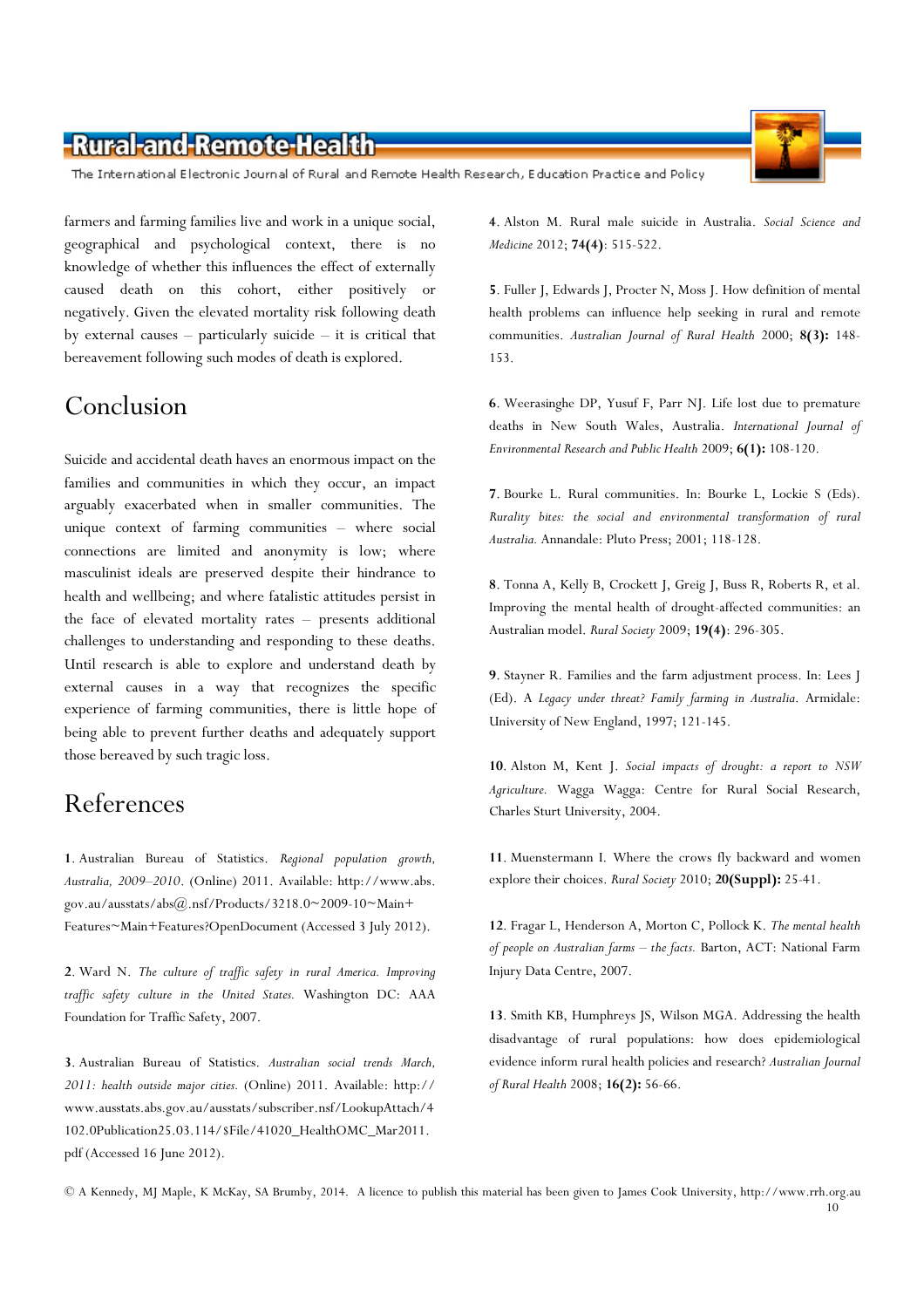The International Electronic Journal of Rural and Remote Health Research, Education Practice and Policy

14. Australian Bureau of Statistics. Australian social trends – living arrangements: Farming families. (Online) 2003. Available: http:// www.abs.gov.au/Ausstats/ABS@.nsf/7d12b0f6763c78caca25706 1001cc588/cdcd7dca1f3ddb21ca2570eb00835393!OpenDocument (Accessed 21 August 2012).

15. National Farmers Federation. NFF farm facts: 2012. Barton, ACT: NFF, 2012.

16. Judd F, Jackson H, Fraser C, Murray G, Robins G, Komiti A. Understanding suicide in Australian farmers. Social Psychiatry and Psychiatric Epidemiology 2006; 41(1): 1-10.

17. Franklin R. Epidemiology of farm injuries in New South Wales. PhD thesis. Sydney, NSW: University of Sydney, 2007.

18. Kolves K, Milner A, McKay K, De Leo D (Eds). Suicide in rural and remote areas of Australia. Brisbane: Australian Institute for Suicide Research and Prevention, 2012.

19. Bureau of Rural Sciences. 2008 country matters: social atlas of rural and regional Australia. Canberra: Department of Agriculture, Fisheries and Forestry, 2008.

20. Frank AL, McKnight R, Kirkhorn SR, Gunderson P. Issues of agricultural safety and health. Annual Review of Public Health. 2004; 25: 225-245.

21. Page AN, Fragar LJ. Suicide in Australian farming, 1988-1997. Australian and New Zealand Journal of Psychiatry 2002; 36(1): 81-85.

22. Franklin R, Fragar L, Page A. The health and safety of SA farmers, farm families and farm workers. Moree: Australian Agricultural Health Unit, 1999.

23. Voaklander D, Hartling L, Pickett W, Dimich-Ward H, Brison RJ. Work related mortality among older farmers in Canada. Canadian Family Physician 1999; 45(December): 2903-2910.

24. The Australian Senate. The hidden toll: suicide in Australia. Canberra: Senate Community Affairs Secretariat; 2010.

25. Hard DL, Myers JR. Adoption of rollover protective structures (ROPS) on U.S. farm tractors by state: 1993–1995, 2001, and 2004. Journal of Agricultural Safety and Health 2011; 17(2): 157-172.

26. Sturgeon R, Morrissette PJ. A qualitative analysis of suicide ideation among Manitoban farmers. Canadian Journal of Counselling 2010; 44(2): 191-207.

27. Gallagher AG, Sheehy NP. Suicide in rural communities. Journal of Community & Applied Social Psychology 1994; 4(3): 145-155.

28. Milner A, McClure R, Sun J, De Leo D. Globalisation and suicide: an empirical investigation in 35 countries over the period 1980-2006. Health and Place 2011; 17(4): 996-1003.

29. Perceval M, Fuller J, Holley AM. Farm-link: improving the mental health and well-being of people who live and work on NSW farms. International Journal of Mental Health 2011; 40(2): 88-110.

30. Brumby S, Chandrasekara A, McCoombe S, Kremer P, Lewandowski P. Farming fit? Dispelling the Australian agrarian myth. BMC Research Notes 4:89. (Online) 2011. Available: http:// www.biomedcentral.com/1756-0500/4/89 (Accessed 13 March 2012).

31. Nicholson LA. Rural mental health. Advances in Psychiatric Treatment 2008; 14(4): 302-311.

32. Czech S, Shakeshaft AP, Byrnes JM, Doran CM. Comparing the cost of alcohol-related traffic crashes in rural and urban environments. Accident Analysis and Prevention 2010; 42(4): 1195-1198.

33. Henley G, Harrison JE. Injury deaths, Australia 2004–2005. Adelaide: Australian Institute of Health and Welfare, 2009.

34. Ballestas T, Xiao J, McEvoy S, Somerford P. The epidemiology of injury in Western Australia, 2000–2008. Perth: Department of Health Western Australia, 2011.

35. Tziotis M, Roper P, Edmonston C, Sheehan M. Road safety in rural and remote areas of Australia. In: 22nd ARRB Conference – Research into Practice. 22nd ARRB Conference, Canberra, Australia. Melbourne: ARRB Group Ltd, 2006.

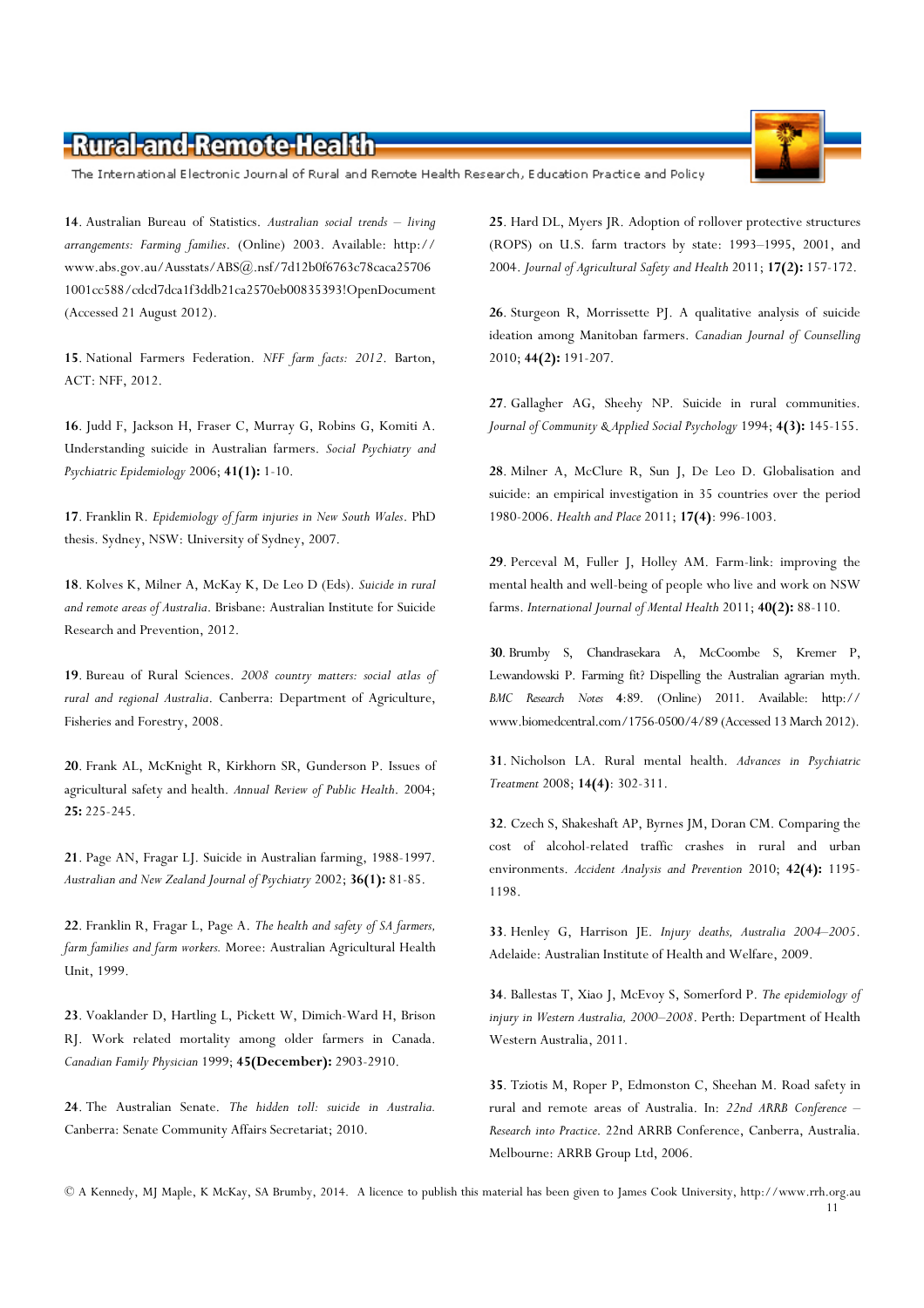The International Electronic Journal of Rural and Remote Health Research, Education Practice and Policy

36. Brumby S, Kennedy A, Chandrasekara A. Alcohol consumption, psychological distress and physical health in farming communities – an Australian study. Journal of Rural Health 00: 1-9 (prepublication online release). (Online) 2013. Available: http:// onlinelibrary.wiley.com/doi/10.1111/jrh.12001/abstract;jsessioni d=C2C939E9312867906A3594E5C4506250.d03t03 (Accessed 28 January 2013).

37. Courtenay WH. Constructions of masculinity and their influence on men's well-being: a theory of gender and health. Social Science and Medicine 2000; 50: 1385-1401.

38. Robertson SM, Murphy DJ, Davis LA. Social and emotional impacts of farmwork injuries: an exploratory study. Journal of Rural Health 2006; 22(1): 26-35.

39. Murphy DJ. Looking beneath the surface of agricultural and safety and health. St Joseph, Michigan: American Society of Agricultural Engineers, 2003.

40. Bourke L. Toward understanding youth suicide in an Australian rural community. Social Science and Medicine 2003; 57(12): 2355- 2365.

41. Herde E, Lower T. Farm injury related deaths Australia 2003-06. Moree: Australian Centre for Agricultural Health and Safety, 2011.

42. Lower T, Herde E. Non-intentional farm injury fatalities in Australia, 2003-2006. New South Wales Public Health Bulletin 2012; 23(1-2): 21-26.

43. Fragar L, Pollock K, Morton C. The changing profile of Australian farm injury deaths. Journal of Occupational Health and Safety – Australia and New Zealand 2008;  $24(5)$ : 425-433.

44. Erlich SM, Driscoll TR, Harrison JE, Frommer MS, Leigh J. Work-related agricultural fatalities in Australia, 1982–1984. Scandinavian Journal of Work, Environment & Health 1993; 19(3): 162- 167.

45. Franklin R, Mitchell R, Driscoll T, Fragar L. Farm-related fatalities in Australia, 1989-1992. Moree: Australian Centre for Agricultural Health and Safety, National Occupation Health and Safety Commision, and Rural Industries Research and Development Corporation, 2000.

46. Lower T, Fragar L, Temperley J. Health and safety on Australian farms. (Online) 2011. Available: http://www.rirdc.gov.au (Accessed 10 February 2012).

47. Day LM. Farm work related fatalities among adults in Victoria, Australia: the human cost of agriculture. Accident Analysis and Prevention 1999; 31(1-2): 153-159.

48. Miller J, Fragar L. Farm machinery injury: injury involving tractor run-over. Barton, ACT: Rural Industries Research and Development Corporation, and Australian Centre for Agricultural Health and Safety, 2006.

49. Mitchell RJ, Franklin RC, Driscoll TR, Fragar LJ. Farm-related fatalities involving children in Australia, 1989–92. Australian and New Zealand Journal of Public Health 2001; 25(4): 307-314.

50. Fragar L, Pollock K, Morton C. ATV injury on Australian farms the facts. Barton, ACT: Australian Centre for Agricultural Health and Safety, 2007.

51. Brumby S. The flow on effect of poor health on farmers, families, farms and communities. In: Policy launch presentation: rural directions for a better state of health. Echuca, VIC. (unpublished), 2005.

52. Villa M. Born to be farmers? Changing expectations in Norwegian farmers' life courses. Sociologia Ruralis 1999; 39(3): 328-342.

53. Alston M. Socio-cultural factors and family farming. In: J Lees (Ed). A legacy under threat? Family farming in Australia. Armidale: University of New England, 1997; 99-120.

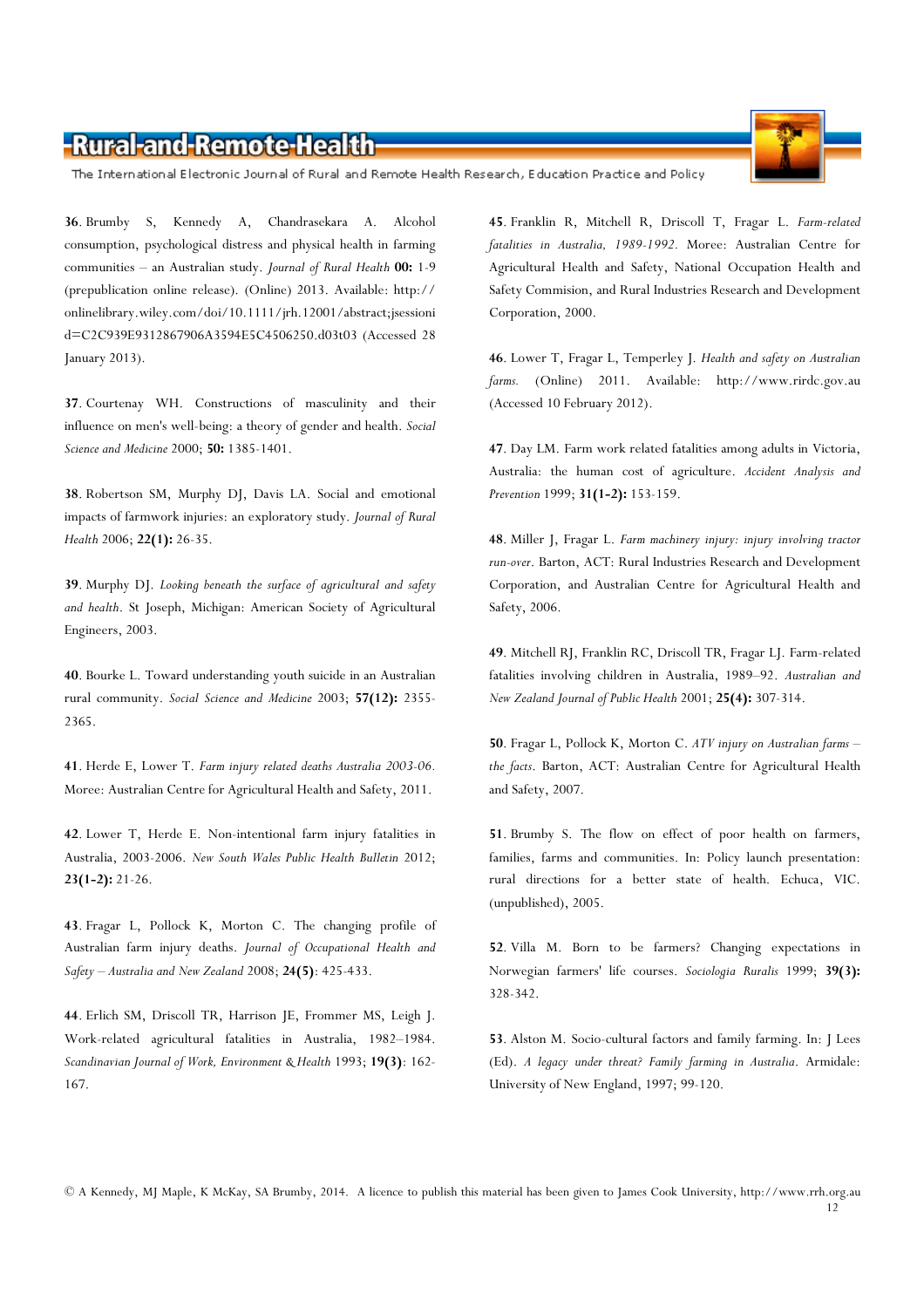The International Electronic Journal of Rural and Remote Health Research, Education Practice and Policy

54. McKay K, Milner A, Kolves K, De Leo D. Suicide behaviours in rural and remote areas in Australia: a review. In: K Kolves, K McKay, A Milner, D De Leo (Eds). Suicide in rural and remote areas of Australia. Brisbane: Australian Institute for Suicide Research and Prevention, 2012; 7-18.

55. Gun RT, Lang, ley LJ, Dundas SJ, McCaul K. The human cost of work: a review of the occurrence and causes of occupational injury and disease in South Australia. Adelaide, SA: South Australian Health Commission, 1996.

56. Guiney R. Farming suicides during the Victorian drought: 2001–2007. Australian Journal of Rural Health 2012; 20(1): 11-15.

57. Miller K, Burns C. Suicides on farms in South Australia, 1997– 2001. Australian Journal of Rural Health 2008; 16(6): 327-331.

58. Booth N, Briscoe M, Powell R. Suicide in the farming community: methods used and contact with health services. Occupational and Environmental Medicine. 2000; 57(9): 642-644.

, 59. Jones-Fairnie H, Perroni P, Silburn S, Lawrence D. Suicide in Australian veterinarians. Australian Veterinary Journal 2008; 86(4): 114-116.

60. Bartram DJD, Baldwin DSD. Veterinary surgeons and suicide: a structured review of possible influences on increased risk. The Veterinary Record 2010; 166(13): 388-397.

61. Hawton K, Clements A, Simkin S, Malmberg A. Doctors who kill themselves: a study of the methods used for suicide. Q[M: An International Journal of Medicine 2000; 93(6): 351-357.

62. Gunn K, Kettler L, Skaczkowski G, Turnbull D. Farmers' stress and coping in a time of drought. Rural and Remote Health 12:2071. (Online) 2012. Available: http://www.rrh.org.au (Accessed 12 February 2012).

63. Lester D. Preventing suicide by restricting means to methods for suicide. Archives of Suicide Research 1998; 4: 7-24.

64. De Leo D, Dwyer J, Firman D, Neulinger K. Trends in hanging and firearm suicide rates in Australia: substitution of method? Suicide and Life-Threatening Behavior 2003; 33(2): 151-164.

65. Harrison JE, Pointer S, Elnour AA. A review of suicide statistics in Australia. Adelaide: Australian Institute of Health & Welfare, 2009.

66. De Leo D. Suicide mortality data need revision. Medical Journal of Australia 2007; 186(3): 157-158.

67. Henley G, Kreisfeld R, Harrison J. Injury deaths, ?Australia 2003–04. Adelaide: Australian Institute of Health and Welfare, 2007.

68. Australian Institute of Health and Welfare. Health in Rural and Remote Australia. Canberra: AIHW, 1998.

69. Australian Institute of Health and Welfare. Rural, regional and remote health: a study on mortality. Canberra: AIHW, 2003.

70. Australian Institute of Health and Welfare. Rural, regional and remote health: a study on mortality, 2nd edn. Canberra: AIHW, 2007.

71. Day L, Boulter J, McGrath A. Hazard exposure among farmers in Victoria, Australia. Journal of Occupational Health and Safety – Australia and New Zealand. 1999; 15(1): 53-60.

72. Australian Safety and Compensation Council. Compendium of Workers' Compensation Statistics Australia, 2006–07. Barton, ACT: Commonwealth of Australia, 2009.

73. Pearce J, Barnett R, Jones I. Have urban/rural inequalities in suicide in New Zealand grown during the period 1980-2001? Social Science & Medicine 2007; 65(8): 1807-1819.

74. De Leo D, Dudley MJ, Aebersold CJ, Mendoza JA, Barnes MA, Harrison JE, et al. Achieving standardised reporting of suicide in Australia: rationale and program for change. Medical Journal of Australia 2010; 192(8): 452-456.